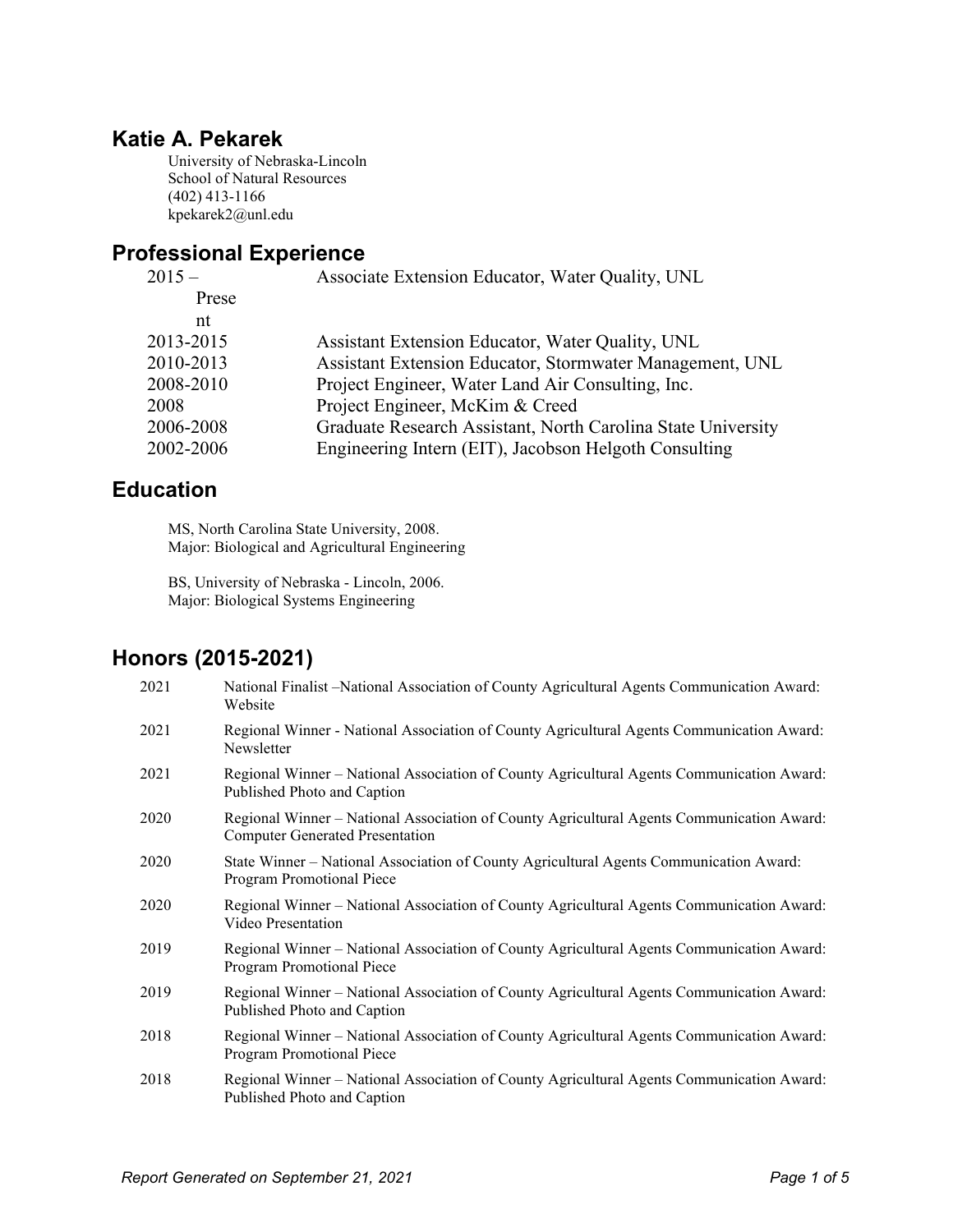| 2017 | Regional Winner – National Association of County Agricultural Agents Communication Award:<br>Program Promotional Piece     |
|------|----------------------------------------------------------------------------------------------------------------------------|
| 2017 | State Winner – National Association of County Agricultural Agents Communication Award:<br>Video Recording                  |
| 2016 | National Winner – Achievement Award, National Association of County Agricultural Agents                                    |
| 2016 | State Winner – National Association of County Agricultural Agents Communication Award:<br><b>Program Promotional Piece</b> |
| 2016 | State Winner – National Association of County Agricultural Agents Communication Award:<br>Published Photo and Caption      |
| 2016 | State Winner – National Association of County Agricultural Agents Communication Award:<br>Computer Generated Graphics      |
| 2016 | State Winner - National Association of County Agricultural Agents Communication Award:<br>Learning Module                  |
| 2015 | Community Landscape Award – Nebraska Statewide Arboretum                                                                   |
| 2015 | Regional Winner - National Association of County Agricultural Agents, Bound Book<br>Communication Award                    |
| 2015 | Educational Aids Blue Ribbon Award – American Society of Agricultural and Biological<br>Engineers                          |

### **Conference Presentations**

Pekarek, Katie. "Nebraska Virtual Green Infrastructure Tour – Adjusting to Distance Learning" National Association of County Agricultural Agents Annual Meeting/Professional Improvement Conference. Philadelphia, PA, 2021.

Pekarek, Katie. "Enhancing Watershed Management Through Extension Partnership" National Association of County Agricultural Agents Annual Meeting/Professional Improvement Conference. Virtual, 2020.

Pekarek, Katie. "An Online Stormwater Core Curriculum (SWCC): Why and How" National Association of County Agricultural Agents Annual Meeting/Professional Improvement Conference. Chatanooga, TN, 2018.

Pekarek, Katie. Rethinking Teaching and Learning Stormwater Practices: A National Resource for Professionals.National Association of County Agricultural Agents Annual Meeting/Professional Improvement Conference. Salt Lake City, UT, 2017.

### **Conference Posters**

Pekarek, Katie. "Stormwater Practices and Maintenance Core Curriculum (SWCC) Empowering Practitioners and Educators to Learn Stormwater Basics and Teach Other" National Association of County Agricultural Agents Annual Meeting/Professional Improvement Conference. Little Rock, AK, 2016.

Pekarek, Katie."Stormwater Sleuth and Running Rain: Educating Youth about Stormwater Runoff and Green Infrastructure Solutions" National Association of County Agricultural Agents Annual Meeting/Professional Improvement Conference. Salt Lake City, UT, 2017.

Pekarek, Katie. "Rethinking Teaching and Learning Stormwater Practices: A National Resource for Professionals" National Association of County Agricultural Agents Annual Meeting/Professional Improvement Conference. Chatanooga, TN, 2018.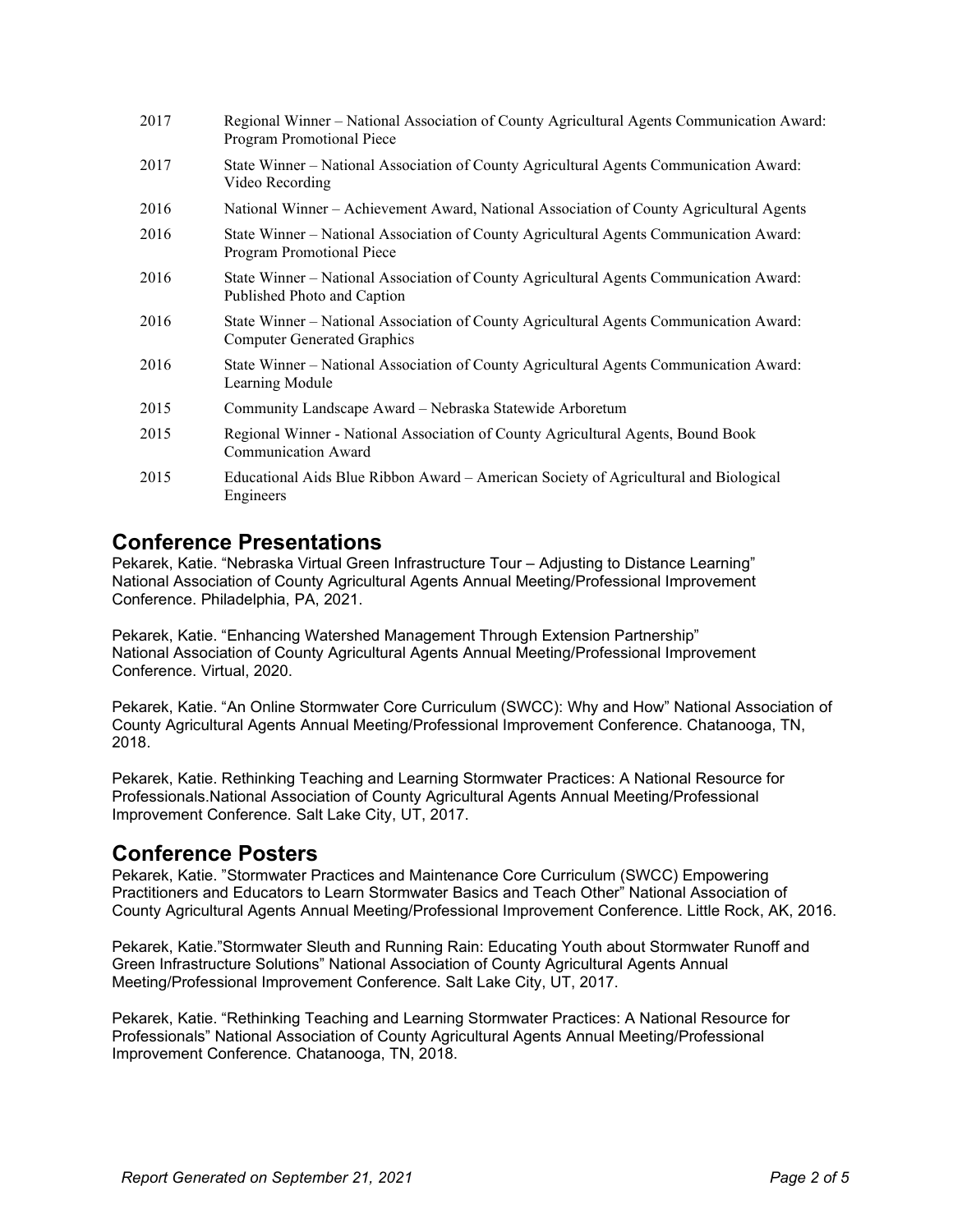Pekarek, Katie. "Making Stormwater Runoff Run Online: Explaining Why and How Stormwater education Moves Online" National Association of County Agricultural Agents Annual Meeting/Professional Improvement Conference. Indianapolis, IN, 2019.

Pekarek, Katie. "Enhancing Watershed Management Through Extension Partnership" National Association of County Agricultural Agents Annual Meeting/Professional Improvement Conference. Virtual, 2020.

### **Current Grant Awards**

Pekarek, K. (Principal Investigator), Rasby, R. (Investigator), Carroll, J. (Investigator), 137056, Contract, "UNL-NDEQ Water Quality Liaison", Ne Dept of Environment & Energy, State Agencies, Public Service, \$108,776.00, Awarded. (sub: October 2, 2020, start: October 1, 2017, end: September 30, 2022).

Luck, J. (Principal Investigator), Pekarek, K. (Investigator), Thompson, L. (Investigator), Thompson, L. (Investigator), 139938, Grant, "NDEE Cover Crop Project", Ne Dept of Environment & Energy, State Agencies, Research, \$452,540.00, Awarded. (sub: May 13, 2021, start: June 3, 2021, end: August 31, 2022).

Carroll, J. ( Principal Investigator), Pekarek, K. (Investigator), Bell, J. (Investigator) Contract, "Sourcewater Protection Educator Agreement", Ne Dept of Environment & Energy, State Agencies, Public Service, \$141,545.00, Awarded. (start: October 1, 2021, end: September 30, 2024).

Gilmore, T. (Principal Investigator), Pekarek, K. (Investigator), Pennisi, L. (Investigator), Ingram, E. (Investigator), Korus, J. (Investigator), McCullough, C. (Investigator), 140685, Grant, "Watershed Science Ed Collaboration", Ne Environmental Trust, State Agencies, Public Service, \$78,601.00, Awarded. (start: April 8, 2021, end: June 30, 2022).

Iqbal, J. (Principal Investigator), Snow, D. (Investigator), Nogueira-Rodriguez, L. (Investigator), Thompson, L. (Investigator), Pekarek, K. (Investigator), 134908, Grant, "City of Waverly & LPSNRD Matching Funds", City of Waverly, Local & Area, Public Service, \$10,000.00, Awarded. (sub: July 8, 2020, start: June 12, 2020, end: June 30, 2021).

Gilmore, T. (Principal Investigator), Pekarek, K. (Investigator), Taylor, M. (Investigator), Pennisi, L. (Investigator), Ingram, E. (Investigator), Korus, J. (Investigator), 135873, Grant, "Watershed Science Ed Collaboration", Ne Environmental Trust, State Agencies, Public Service, \$71,751.00, Awarded. (start: April 1, 2020, end: June 30, 2021).

#### **Previous Grant Awards**

Pekarek, K., Grant, "prioritized e-learning project with Extension Academic Technology support", Univesity of Minnesota, State Agencies, Awarded. 2017-2018.

Pekarek, K. (Principal Investigator), Rasby, R. (Investigator), Carroll, J. (Investigator), 110454, Contract, "UNL-NDEQ Water Quality Liaison", Ne Dept Environmental Quality, State Agencies, Public Service, \$159,163.00, Awarded. (sub: August 16, 2017, start: October 1, 2017, end: September 30, 2020).

Gilmore, T. (Principal Investigator), Pekarek, K. (Investigator), Taylor, M. (Investigator), Pennisi, L. (Investigator), Ingram, E. (Investigator), Korus, J. (Investigator), 126294, Grant, "Watershed Science Ed Collaboration", Ne Environmental Trust, State Agencies, Public Service, \$74,852.00, Awarded. (start: May 3, 2019, end: June 30, 2020).

Gilmore, T., Pekarek, K., Grant, "Project ID 48321: Delivery of Watershed Science Education to Decision Makers A Multi-Agency Collaboration", Nebraska Environmental Trust, Other Agencies, Extension/Engagement, \$495,275.00, Awarded. (sub: 2018, start: May 2019).

Pekarek, K. (Principal Investigator), 110334, Grant, "Online Stormwater Core Course", North Central Region Water Network, Associations/Foundations, Public Service, \$7,000.00, Awarded. (sub: July 14, 2017, start: August 21, 2017, end: August 24, 2018).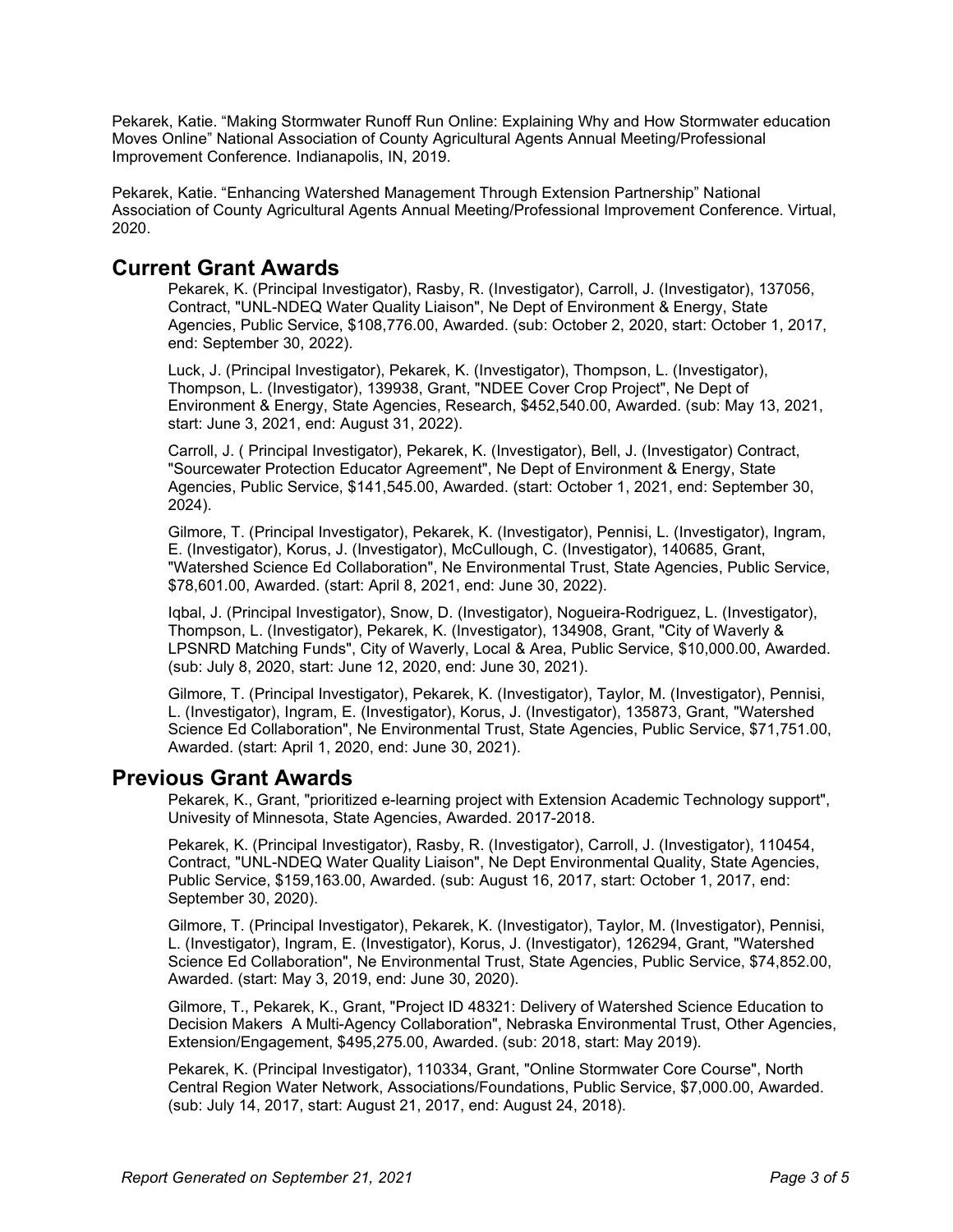Pekarek, K. (Principal Investigator), Feehan, K. (Investigator), 95244, Grant, "Stormwater Sleuth Rain to Drain", Nebraska Academy of Sciences, Associations/Foundations, Public Service, \$3,000.00, Awarded. (sub: October 4, 2016, start: December 10, 2016, end: December 10, 2017).

Pekarek, K., Feehan, K., Grant, "Stormwater Sleuth Demonstrates Rain to Drain Educator Training and Resource Kit Distribution", Nebraska Academey of Science, Other Agencies, Public Service, \$3,000.00, Awarded, No. (sub: October 4, 2016, start: February 1, 2017).

VanDeWalle, B., Thompson, L., Luck, J., Woldt, W., Pekarek, K., Burr, C., Zoubek, G., Irmak, S., Nygren, A., Mueller, N., Exstrom, E., Timmerman, A., Rees, J., Kreifels, M., Grant, "Connecting Industry Partners & Extension with Nebraska Agricultural Education", Nebraska Extension Dean's Office, Universities, \$10,000.00, Awarded. (start: 2014, end: 2015).

## **Declined Grants**

- Proctor, C. (Principal Investigator), Sandall, L. (Investigator), Snow, D. (Investigator), Pekarek, K. (Investigator), Maharjan, B. (Investigator), Koehler-Cole, K. (Investigator), Basche, A. (Investigator), 136818, Grant, "Nebraska Soil Health Summary", Ne Environmental Trust, State Agencies, Instruction/Training, Submitted. (sub: September 4, 2020).
- Proctor, C. (Principal Investigator), Little, A. (Investigator), Powers, C. (Investigator), Pekarek, K. (Investigator), Thompson, L. (Investigator), Shulski, M. (Investigator), Jasa, P. (Investigator), Banerjee, S. (Investigator), Mieno, T. (Investigator), Hibbeler, T. (Investigator), Forsberg, M. (Investigator), Farrell, M. (Investigator), Qi, Y. (Investigator), 135227, Grant, "Precision Conservation Technologies", Dept of Agriculture-NRCS, Federal, Research, Submitted. (sub: May 29, 2020).
- Proctor, C. (Principal Investigator), Blanco, H. (Investigator), Iqbal, J. (Investigator), Kruger, G. (Investigator), Ruis, S. (Investigator), Koehler-Cole, K. (Investigator), Pekarek, K. (Investigator), Glewen, K. (Investigator), Milander, J. (Investigator), 133966, Grant, "Cropping System for Environ Quality&Prod", Dept of Agriculture-NIFA, Federal, Research, Submitted. (sub: April 16, 2020).
- Pekarek, K. (Principal Investigator), Skipton, S. (Co-Principal Investigator), Stoner, N. (Co-Principal Investigator), Timmerman, A. (Co-Principal Investigator), Grant, "Project ID 29152: Youth Water Education: Building Informed and Empowered Nebraskans", Nebraska Environmental Trust, Other Agencies, Research, \$88,272.00, Submitted, No. (sub: August 31, 2014, start: July 1, 2015, end: June 30, 2018).
- Pekarek, K. (Co-Principal Investigator), VanDeWalle, B. (Co-Principal Investigator), Grant, "Project ID 29187: Nebraska High School Interactive Water Education Project", Nebraska Environmental Trust, Other Agencies, Instruction/Training, \$258,000.00, Submitted, No. (sub: August 31, 2014, start: July 1, 2015, end: June 30, 2018).
- Pekarek, K., Burr, C., Grant, "Project ID 29215: Cover Crop Outreach and Demonstration for Water Quality and Soil Health", Nebraska Department of Environmental Quality, State Agencies, Research, \$277,875.00, Submitted, No. (sub: August 31, 2014, start: July 1, 2015).
- Pekarek, K., Snow, D., Schmidt, A., Bartelt-Hunt, S. L., Li, X., Grant, "Optimizing Watershed Manure Management for Water Quality Protection Under Climate Change", Dept of Agriculture-NIFA, Federal, Research, \$659,445.00, Declined, No. (expsub: May 1, 2014, sub: April 30, 2017).
- Pekarek, K. (Principal Investigator), Franti, T. (Investigator), 90496, Grant, "Water Quality for CCAs in Watershed", Environmental Protection Agency, Federal, Public Service, Declined. (sub: December 14, 2015).
- Timmerman, A. (Principal Investigator), Pekarek, K. (Investigator), Stoner, N. (Investigator), Forbes, C. (Investigator), Fech, J. (Investigator), Dam, K. (Investigator), Stuhr, T. (Investigator), VanDeWalle, B. (Investigator), 88556, Grant, "Youth Water Education", North Central Region Water Network, Associations/Foundations, Public Service, Declined. (sub: August 14, 2015).